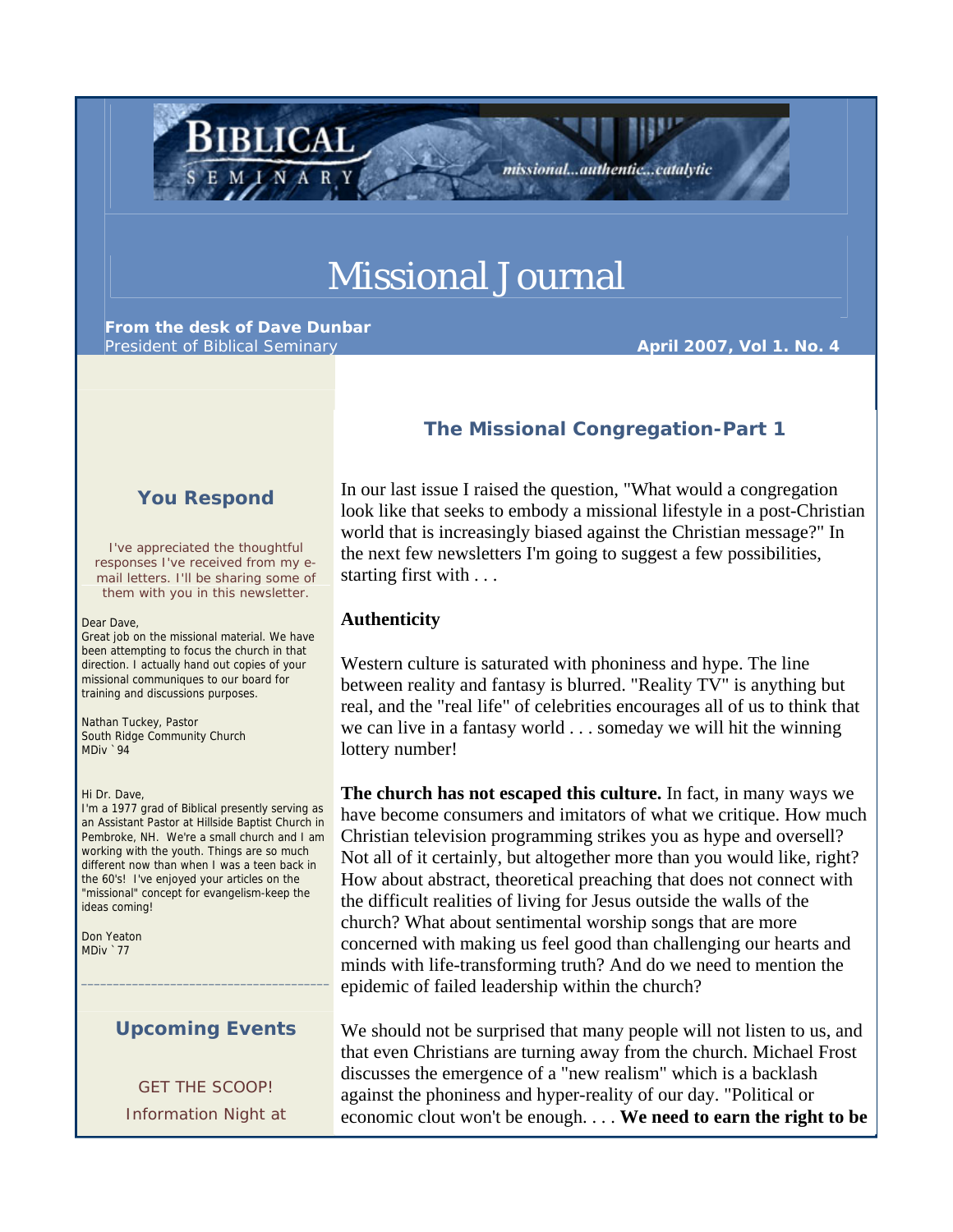Biblical Seminary Tuesday, June 5th More information and Registration

#### Quick Links

Our website

#### CECL at Biblical

#### Planned Giving

Click below to access past Missional Journals

#### Archived Missional Journals

Your comments are welcome please e-mail us!

#### president@biblical.edu

If you are interested in supporting our vision for seminary education click here

#### Institutional Advancement

copyright © 2007 David G. Dunbar

# **reheard. Is it too simplistic to say that we earn that right through our authentic lifestyles?**" (Frost, *Exiles* [Henderson, 2006], p. 99)

Missional leaders are not afraid to confront the question: "Have I been guilty of false advertising? Do I advocate a theoretical Christian life that no one (including me) can really live?" In addition, as leaders most of us need to be more honest about the spiritual dynamics of our own lives.

1. **Take sin more seriously.** Many evangelical and fundamentalist churches lack a forceful doctrine of sin. Not that they don't talk about sin or point out clearly what counts for them as sin.

> The problem is that too often sin is trivialized or externalized in ways that make it easy for us to give ourselves a passing grade while we exercise quick judgments on others. There is little acknowledgement of our struggles with interior sins like envy, pride, lust, or greed. Prayer chains become gossip loops and we can't see it. Minor offenses become enduring roots of bitterness that we will not admit. Until we become more concerned about the inside of the cup than the outside, we will find it hard to follow Jesus, and will have little to say to a world starved for reality.

2. **Take grace more seriously.** We don't take sin seriously because our understanding of grace is not sufficiently robust. Grace after all is for sinners. The church is a mission outpost in a foreign land, but it is also a hospital. The great physician is a healer who cures life-threatening diseases, not just hangnails and boo-boos! If we don't really believe in grace--that salvation is God's work, not ours- we will continually be tempted to minimize our illness and pretend that all the sick people are outside the hospital.

> As my friend Bruce McNicol has written: "Such pretending covers the real us. That pretending may be fueled by a sincere desire to want to make God look good by having our act together. . . . So, we cover our dirty laundry and think we're doing the right thing by 'modeling' to the world how well God improves the lives of Christians. Instead, we usually just come off as weird, stiffly religious, proud, and working way too hard" (Bill Thrall, Bruce McNicol, John Lynch, *True Faced*